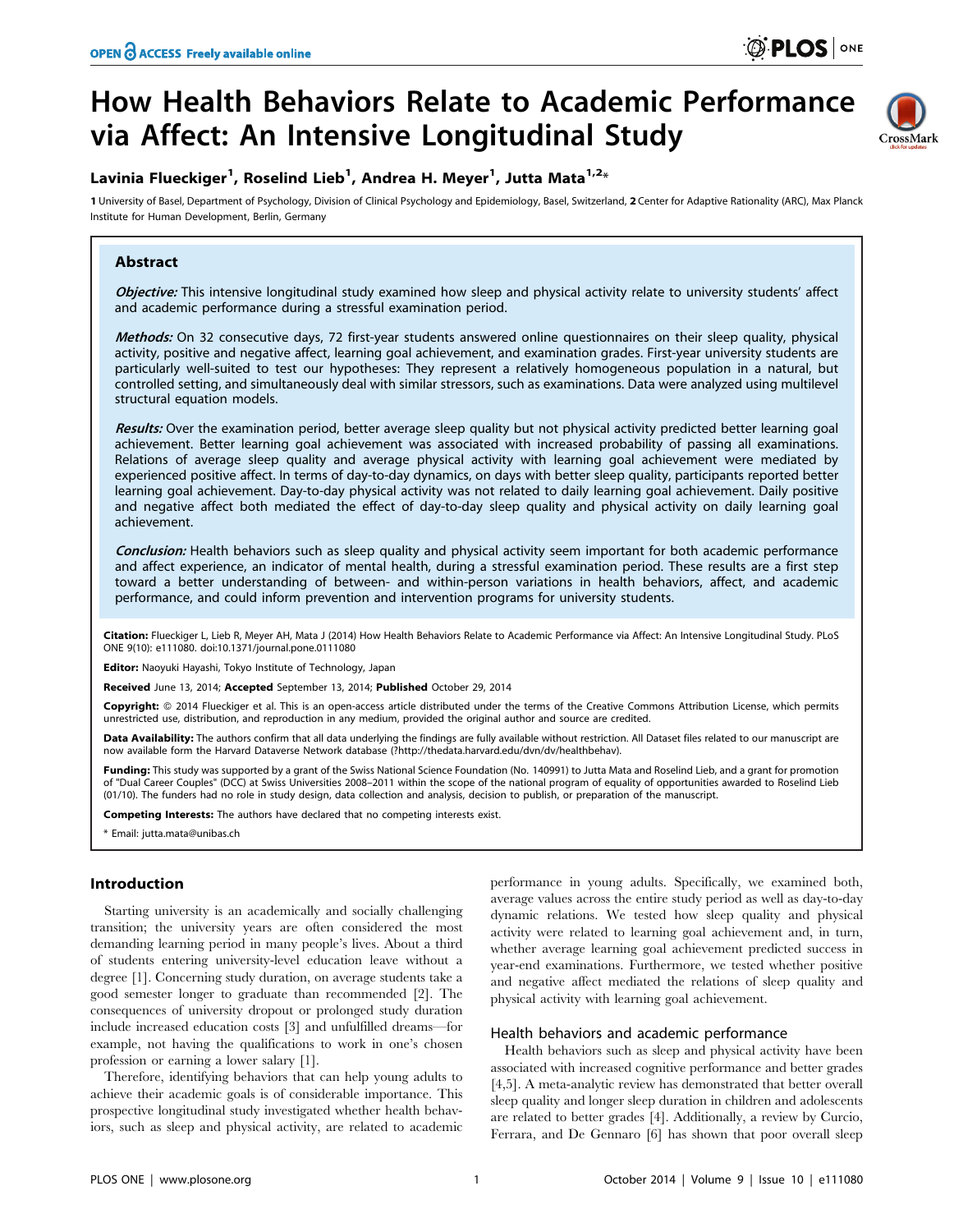quality in students from school to university is associated with impairment of cognitive performance, reduced learning behavior, and weaker academic performance. Likewise, Ahrberg, Dresler, Niedermaier, Steiger, and Genzel [7] found that higher sleep quality prior to examinations (but not during the semester or after the examination period) was linked to better academic performance in a sample of university students.

Concerning the role of physical activity, it has consistently been shown that acute aerobic activity is related to improvements in cognitive performance [5]. Importantly, high levels of regular physical activity have been associated with better grades [8–10] and higher self-perceived overall academic performance in children and adolescents [11,12]. Importantly, the existing literature has focused on the association of sleep and physical activity with academic performance on the between-person level.

# Affect as a potential mechanism underlying the association between health behaviors and academic performance

Several physiological mechanisms have been suggested as underlying the relation between health behaviors such as physical activity and cognitive performance, including improvement in oxygen consumption [13], increased task-related brain activity [14,15], and increased brain volume in the prefrontal and temporal cortices in older adults [16]. Patterns of activation in prefrontal cortex have also been suggested as an underlying mechanism for the relation between sleep and cognitive performance [17]. Potential psychological mechanisms have received less attention.

One plausible psychological mechanism is affect: Positive affect is associated with successful outcomes in various life domains, including health and academic performance [18,19]. Specifically, affect has been demonstrated to influence different aspects of learning behavior, motivation [20] and achievement [21]. In recent years, researchers have started to test the link between affect and learning behavior at the within-person level. When immediate feedback is absent, as is the case when students study for a major exam over several weeks, current affect may be used as input for setting learning goals [22] as well as on goal achievement and progress judgment [23]. This idea is in line with the mood-asinformation model by Schwarz and Clore [24], which claims that current affect serves as a source of information for judgments. Richard and Diefendorff [22] observed that higher positive affect in university students predicted higher learning goals the next day, whereas higher negative affect predicted lower learning goals the next day. Likewise, in a sample of employees, Miner and Glomb [25] showed that periods of positive affect were associated with periods of improved task performance.

The empirical evidence also indicates that sleep and physical activity influence affect on the between- and within-person level. A meta-analysis and reviews have shown that sleep deprivation adversely impacts affect [26–28]. As a potential underlying mechanism for the relation between sleep and affect, it has been suggested that sleep deprivation leads the prefrontal cortex region to inhibit the amygdala, a brain structure that is crucial for the generation and recognition of affect [29]. However, few studies have demonstrated that increased sleep quality predicts increased positive affect on a between-person [30] or a within-person level [31,32]. Other studies have shown that being physically active predicts higher positive and lower negative affect [33,34], and meta-analyses have suggested that acute as well as regular aerobic exercise produces increases in positive affect [35,36]. For these beneficial effects of physical activity on affect, several potential psychological and physiological mechanisms have been discussed, including the distraction hypothesis, self-efficacy theory, as well as the endorphin and monoamin hypothesis [37].

Importantly, young adulthood is not only a time of academic challenges, but also a critical period for the onset of mental illnesses such as mood and anxiety disorders [38,39]. Specifically, the first year of university is a critical time for the first occurrence of depressive symptoms [40]. Identifying behaviors that impact affect experience in this period is therefore particularly important. Given the previous findings on health behaviors influencing affect and on the involvement of affect in academic performance, it is plausible that health behaviors might influence academic performance through changes in affect.

#### Academic performance

Academic performance in tertiary education is a construct that has been assessed on different dimensions, including intelligence, cognitive capacity, and examination success [41,42]. However, examination success is the key requirement for continuation of studies and graduate employment [43] and therefore, examination success and grades are still the most widespread performance measures [44]. Research has shown that self-regulatory learning strategies [44,45] as well as goal setting [46] predict better grades. Self-regulation may be particularly important for maintaining the motivation of learners pursuing long-term goals without immediate performance feedback - as is the case for students studying for major examinations [47]. Therefore, the achievement of students' self-set learning goals may predict examination success.

#### Hypotheses

To our knowledge, no previous study has combined health behaviors, affect, and academic performance within a single model and evaluated their relations on a between-person level as well as at the level of day-to-day dynamics. Based on the theoretical foundations, including direction of associations, reviewed above, we test the following hypotheses (see also Figure 1):

Between-person level. (1a) Better average sleep quality predicts better average learning goal achievement; higher average physical activity predicts better average learning goal achievement.

(1b) Average positive/negative affect mediates the relation between average sleep quality and average learning goal achievement (e.g., higher average sleep quality predicts higher positive affect which in turn predicts better average learning goal achievement). Likewise, average positive/negative affect mediates the relation between average physical activity and average learning goal achievement.

(1c) Students who on average report better learning goal achievement are more likely to pass their examinations.

Day-to-day level (within-person level). (2a) On days on which students report higher sleep quality, they also report better learning goal achievement; on days on which students report higher physical activity, they also report better learning goal achievement.

(2b) Daily positive/negative affect mediates the relation between sleep quality and learning goal achievement as well as the relation between physical activity and learning goal achievement (e.g., on days with higher sleep quality, students experience higher positive affect which in turn predicts better learning goal achievement).

# Methods

#### Design

Data were obtained from a prospective, intensive longitudinal survey. First-year psychology students from the University Basel, answered online questionnaires during 46 consecutive days over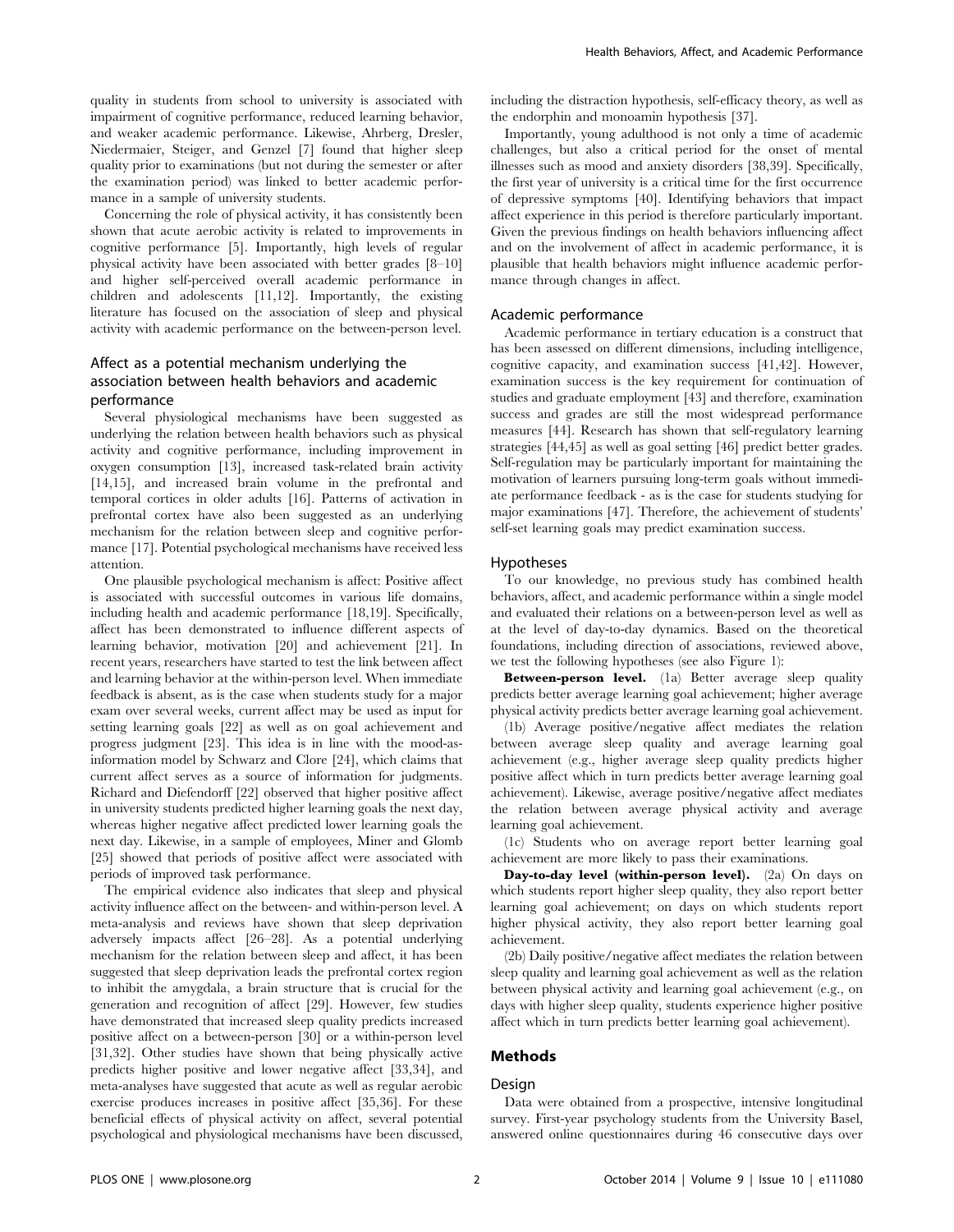**Between-person level** 



Figure 1. Mediation model of health behaviors on academic performance via affect on between- and within-person level. doi:10.1371/journal.pone.0111080.g001

the year-end examination period from May to July 2011. The first 14 days involved examination preparation; the following 18 days were the examination period proper; and the last 14 days were the post-examination period. Because this article aims to understand behavior and experience during the preparation phase and to predict examination success, only data collected during the first 32 days were used in the present analyses. Participants sat six examinations that are obligatory for all first-year psychology students at the University of Basel. Importantly, students failing at least one of these examinations more than once are excluded from studying psychology at any Swiss university.

# Participants

First-year university students were chosen as participants for this study because for several reasons they are a particularly well-suited population to test our hypotheses: For one, they simultaneously have to deal with the same stressors, such as final examinations, thus they are in a natural, but relatively controlled setting. Second, most students are of similar age and education background, thus, they represent a comparably homogeneous population. Third, all university students receive Internet access through the university, thus conducting an online study does not lead to selection biases. The original sample consisted of 82 first-year psychology students from the University of Basel, who volunteered to participate in the study (142 students were enrolled as first year psychology students at the University of Basel at the time). Five participants did not

take the final examinations and an additional five participants did not state their examination grades. These ten participants were excluded from the analyses, leaving a final sample of  $N = 72$  (see Table 1 for sample characteristics). The ten excluded participants did not significantly differ from the 72 remaining participants in any of the variables of interest. There were no significant differences between men and women in any of the sample characteristics reported in Table 1 except for negative affect. Women reported higher negative affect compared to men  $M = 2.74$ ,  $SD = 0.95$  versus  $M = 1.94$ ,  $SD = 0.70$ ,  $t(11.23)$  $= 2.85, p = .016$ . The 72 participants completed daily questionnaires and delivered a total of 2111 responses over the 32 days, giving  $M = 29.3$  completed questionnaires per person ( $SD = 5.04$ ; range: 8–32 questionnaires per person) which represents a compliance rate of 92%.

#### Procedure

The ethics committee ''Ethikkommission Nordwest- und Zentralschweiz (EKNZ)'' approved the current study (Ref.Nr. EK: 48/11). Participants were recruited through announcements during first-year psychology lectures at the University of Basel. Interested students received an email with a link to the website of the online entry questionnaire, where they were given detailed information about the study. After giving written consent, participants received an email every day at 5 pm for 32 consecutive days. The email contained a link to that day's online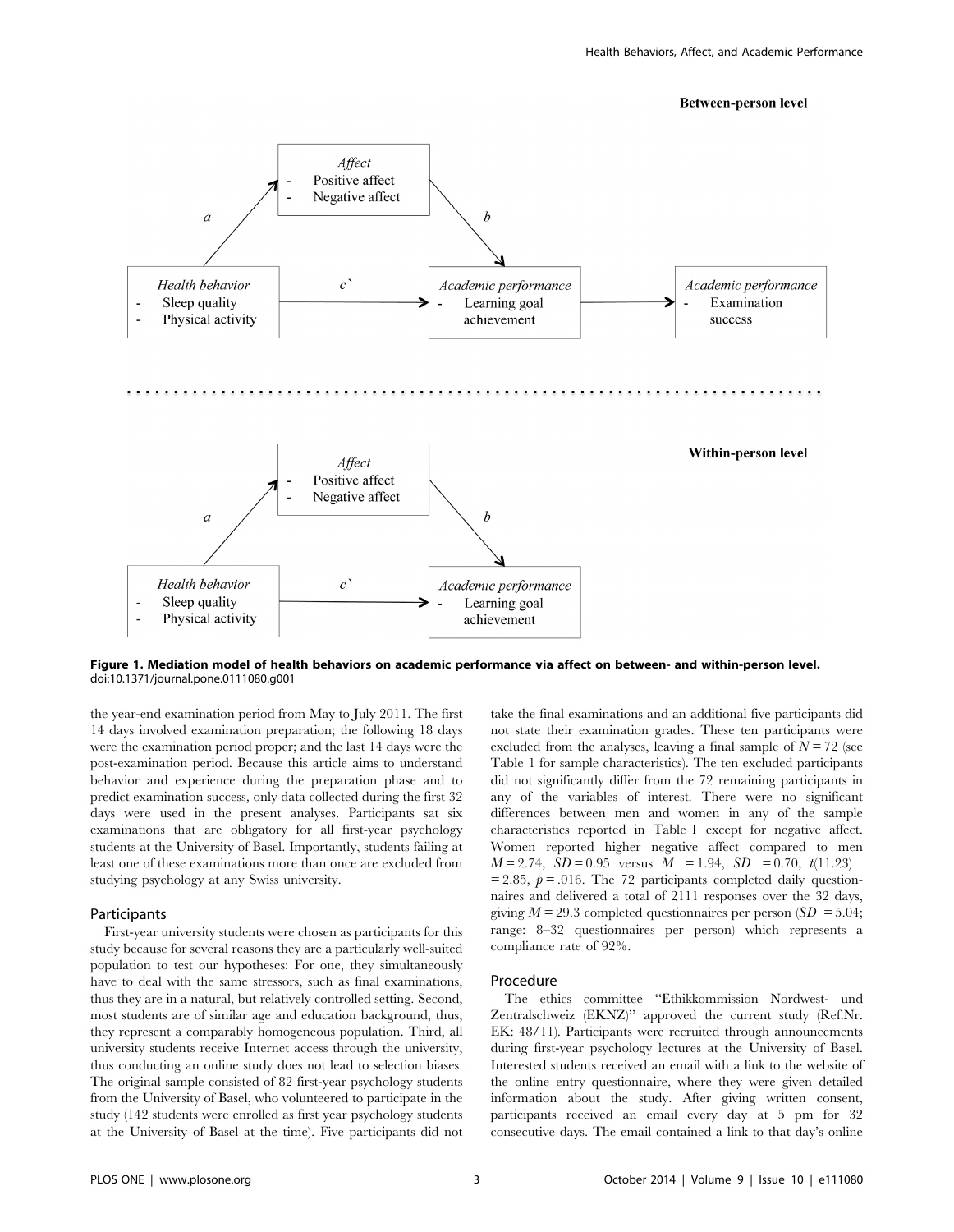#### Table 1. Sample characteristics.

| Characteristic                       | Total sample $(N=72)$ |
|--------------------------------------|-----------------------|
| Gender (women %)                     | 70.1%                 |
| Age (median in years)                | 21.0                  |
| Number of semesters studied (median) | 2.0                   |
| Learning goal achievement (M, SD)    | 2.2(1.1)              |
| Sleep quality (M, SD)                | 3.0(0.8)              |
| Physical activity (median)           | 180                   |
| Positive affect (M, SD)              | 4.2(1.6)              |
| Negative affect (median)             | 2.3                   |
|                                      |                       |

Note. Learning goal achievement was rated on a 5-point Likert scale from 0 (not at all) to 4 (completely); sleep quality was rated on a 4-point Likert scale from 1 (very bad) to 4 (very good); minutes of mild, moderate and strenuous physical activity were converted into metabolic equivalents; experiencing positive and negative affect was rated on a 7-point Likert scale from 1 (not at all) to 7 (extremely).

doi:10.1371/journal.pone.0111080.t001

questionnaire. At the end of the examination period, they completed an online exit questionnaire.

In each day's questionnaire, participants were asked to enter their personal code (made up of letters from their mother's first name, maiden name, and birthday). This code was used to link each participant's questionnaires. Participants were never asked to enter any information that would make it possible to identify them; responses to the questionnaires and email addresses could not be linked. On average, answering one daily questionnaire took 4.1  $(SD = 4.3)$  minutes. Students could choose between receiving financial compensation of up to 50 Swiss Francs, corresponding to approximately 55 US-Dollars, for participation or equivalent course credits in psychology; the exact level of compensation was dependent on the number of questionnaires completed.

#### Measures

Entry and Exit Questionnaire. Sociodemographic variables were assessed in the entry questionnaire (see Table 1). The measure of *academic performance* on the between-person level, examination success, was calculated from the grades of the six final examinations that participants took. Participants reported the grades of these independent examinations in the exit-questionnaire. Internal consistency reliability for the grades of these six examinations was Cronbach's  $\alpha$  = .89. It is important to note that these six grades are the only criterion used to decide whether a student can continue studying psychology. Even if they fail only one of these six examinations more than once, they are excluded from studying psychology at any Swiss university. This variable was dichotomized into pass and fail, as students must pass all six examinations to continue their study. Thus, examination grades are the only parameter to determine academic success in the first year at university. Further, to determine external validity of the examination grades, high school grades between students who failed the first year examinations were compared to students' high school grades who passed. Various studies have shown that high school grades are a strong predictor of academic performance [48] and high school performance has been used as a measure to determine scholastic aptitude in university students, when standardized tests are not available [21]. Participants who passed all six examinations reported significantly better average high school grades than participants who did not pass all six examinations,  $M = 4.84$ ,  $SD = 0.45$  versus  $M = 4.53$ ,  $SD$ = 0.39, respectively, where higher numbers represent better high school performance;  $t(66) = -3.12$ ,  $p = .003$ .

Daily Questionnaire. Daily sleep quality was assessed with the item from the German version of the Pittsburgh Sleep Quality Index [49] which has been shown to have the highest correlation between a single-item and the final score of the full scale (single item – total correlation),  $r = 0.83$  [50]. Specifically, participants rated their sleep quality during the previous night on a 4-point Likert scale from 1 (very bad) to 4 (very good).

Physical activity was evaluated with the Godin Leisure-Time Exercise Questionnaire [51], adapted to the daily online questionnaire format [34]. Participants were instructed to report their physical activity during the last 24 hours in terms of the number of minutes engaged in mild (minimal effort; e.g., easy walking), moderate (not exhausting; e.g., fast walking), and strenuous exercise (heart beats rapidly; e.g., running). The daily minutes of mild, moderate, and strenuous exercise were weighted by metabolic equivalents and then summed to produce a total daily leisure activity score. High scores reflect high levels of physical activity [51]. The original Godin Leisure-Time questionnaire has been found to have adequate concurrent validity with accelerometry and with maximum oxygen consumption [52].

Daily positive and negative affect were assessed with the German version of the pleasantness scale [53], a six-item instrument that has been shown to lead to comparable results as the Positive and Negative Affect Schedule (PANAS) [54] in a nonclinical sample [53]. Participants indicated the extent to which they had experienced each of the following six emotions during the last 24 hours on a 7-point Likert scale from 1 (not at all) to 7 (extremely): happy, content, cheerful, sad, downhearted, and frustrated. Internal consistency reliabilities were  $\alpha = .95$  $(M = 13.35, SD = 4.83)$  for positive affect and  $\alpha = .87$   $(M = 7.37,$  $SD = 4.31$ ) for negative affect calculated for all 32 measurement occasions.

As an additional measure of *academic performance* next to examination success, daily learning goal achievement was assessed on a day-to-day-level. Participants were asked whether they had achieved the learning goals they had set themselves for the previous 24 hours on a 5-point Likert scale from 0 (not at all) to 4 (completely) [22]. Importantly, examinations in the current study took place towards the end of the study period. Thus, examination success could not be used as a measure of academic performance during the entire period of studying towards the exams. Therefore, to understand the daily dynamics of academic performance during the study phase, learning goal achievement was measured daily, which is closely related to examination success [20].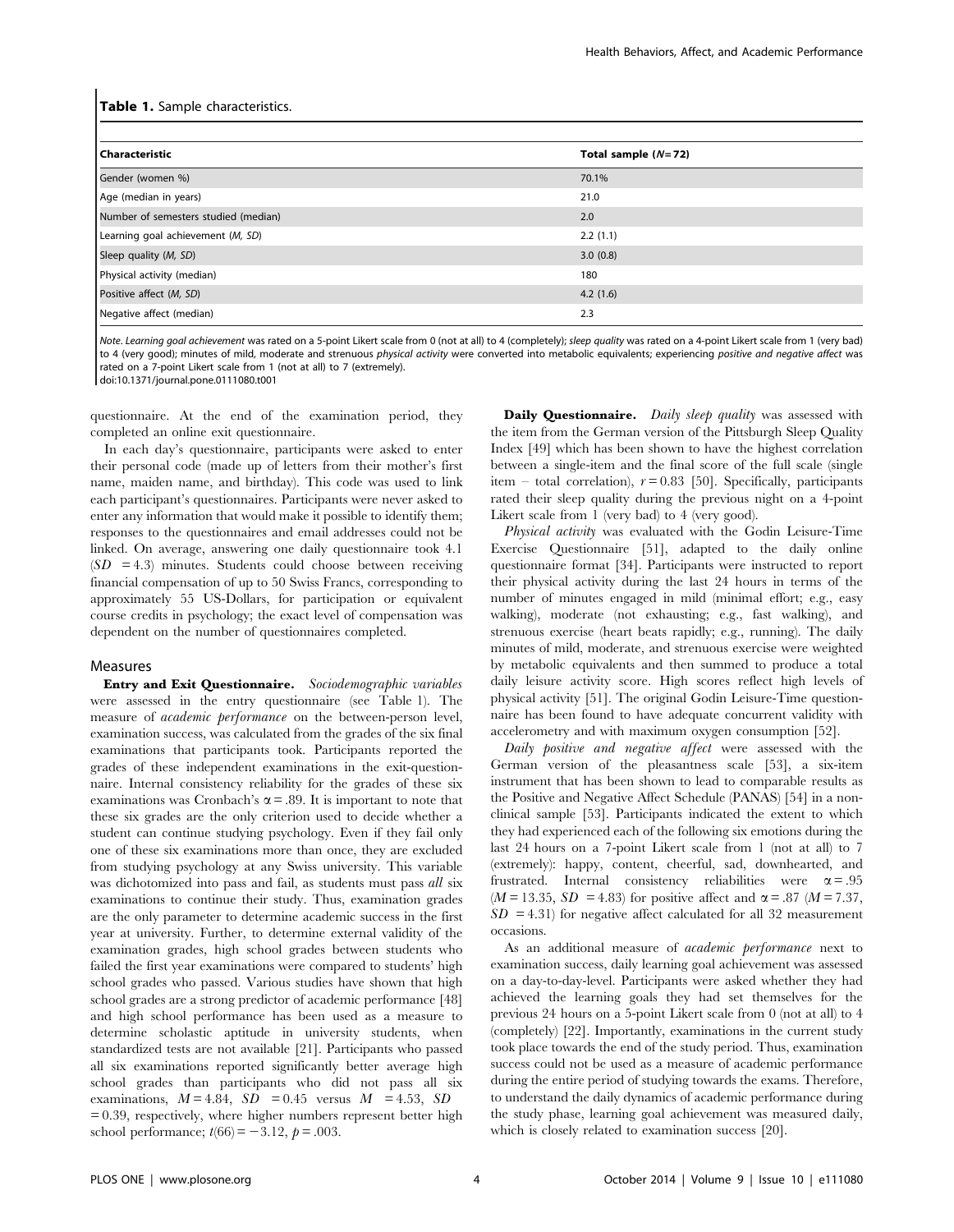# Statistical analyses

We used multilevel structural equation models, which are suitable for analyzing the nested structure of repeated measures data, and which handle missing data and varying time intervals in an appropriate way [55,56]. We used a two-level model, with measurements nested within participants. Multilevel structural equation models, an extension to multilevel mediation models, have been shown to lead to unconflated estimates of between- and within-level components of indirect effects, thereby avoiding the biased estimates that can occur with more traditional multilevel models [55]. In multilevel structural equation models, personmean centering is used by default. That is, the variables on the within-person level denote deviations from each individual's mean (e.g., individual learning goal achievement on days with high vs. low sleep quality). There is an implicit partitioning of the observed variables into latent within and between components. Here, we used a fixed slopes model in which only intercepts, but not slope parameters, were allowed to vary between individuals.

The mediation hypotheses on the between-person level as well as on the day-to-day level were analyzed in four distinct models, separately for the two predictors sleep quality and physical activity and for the two mediators positive and negative affect. Hence, each of our multilevel structural equation models contained one predictor, one mediator, and one outcome variable. This allowed us to test Hypotheses 1 and 2 for each predictor–mediator– outcome triplet (see Figure 1). We did not include all variables of interest within the same model, to avoid problems with overfitting [57]. Because examination success could be assessed only once at the end of the academic year, it was integrated in the betweenperson model, but could not be implemented in the within-person model, which is based on multiple measurements of each construct. To compare the results concerning the day-to-day dynamics of the within-person model with the average levels of the between-person model, we tested identical models on the withinand between-person level: Both models tested the relation between health behaviors, affect, and academic performance. In addition, examination success was added as outcome to the between-person model. To account for the expected nonlinear trend of learning goal achievement and affect over time, we included a temporal linear, quadratic, and cubic term in the model. As physical activity and negative affect were not normally distributed, they were transformed to approximate a normal distribution. We used Mplus (version 6.12) for the multilevel structural equation models and R (R version 2.15.1) for the remaining analyses.

## Results

Descriptive statistics of the variables of interest are presented in Table 1. In general, participants reported considerably high sleep quality and there was a large variability in physical activity. Participants also reported medium learning goal achievement as well as relatively high positive and relatively low negative affect. Forty-seven percent of the participants passed all six examinations.

#### Between-person level

Hypothesis 1a: Association of sleep quality and physical activity with learning goal achievement (total effects). Supporting our hypothesis, students with higher average sleep quality reported better learning goal achievement  $(c = 11.03, \, SE = 1.35, \, p < .001; \, \text{see} \, \text{Table 2} \, \text{for all} \, \text{results}).$ However, there was no significant association between physical activity and learning goal achievement ( $c = 0.30$ ,  $SE = 0.17$ ,  $p = .079$ .

| Predictor                                                                                                                                                                                                                                                                                          | Sleep quality Positive affect |               | Sleep quality Negative affect |               | Physical activity Positive affect |                 | Physical activity Negative affect                                                                                                                            |        |
|----------------------------------------------------------------------------------------------------------------------------------------------------------------------------------------------------------------------------------------------------------------------------------------------------|-------------------------------|---------------|-------------------------------|---------------|-----------------------------------|-----------------|--------------------------------------------------------------------------------------------------------------------------------------------------------------|--------|
| Mediator                                                                                                                                                                                                                                                                                           |                               |               |                               |               |                                   |                 |                                                                                                                                                              |        |
|                                                                                                                                                                                                                                                                                                    | 8 (SE)                        |               | 8 (SE)                        |               | B (SE)                            |                 | 8 (SE)                                                                                                                                                       | Q      |
| a                                                                                                                                                                                                                                                                                                  | 19.84 (3.43)                  | $\frac{5}{2}$ | $-5.74(1.08)$                 | $\frac{1}{2}$ | 0.87(0.17)                        | $\frac{200}{2}$ | $-0.19(0.07)$                                                                                                                                                | .007   |
| ء                                                                                                                                                                                                                                                                                                  | 0.15(0.05)                    | 00            | $-0.16(0.19)$                 | 385           | 0.30 (0.05)                       | 000             | $-0.66(0.19)$                                                                                                                                                | $-001$ |
| ab (indirect effect)                                                                                                                                                                                                                                                                               | 2.91 (1.19)                   | .014          | 0.94 (1.09)                   | 385           | 0.27 (0.07)                       | 000             | 0.13(0.07)                                                                                                                                                   | .051   |
| Mediated proportion (%)                                                                                                                                                                                                                                                                            | 26%                           |               | 8.5%                          |               | 88%                               |                 | 42%                                                                                                                                                          |        |
| c (total effect)                                                                                                                                                                                                                                                                                   | 11.03(1.35)                   | < 001         | 11.05(1.36)                   | < 001         | 0.30 (0.17)                       | .079            | 0.30(0.17)                                                                                                                                                   | $-081$ |
| c' (direct effect)                                                                                                                                                                                                                                                                                 | 8.12 (1.81)                   | < 0.001       | 10.11 (1.90)                  | $\leq 001$    | 0.04(0.18)                        | 839             | 0.17(0.18)                                                                                                                                                   | 346    |
| B = unstandardized regression coefficient; c = ab (indirect effect) + c' (direct effect); c' = path from predictor to outcome after controlling for the mediator; SE = standard error.<br>Note. Ratios are based on absolute values of direct and indirect effects, e.g. I<br>mediator to outcome; |                               |               |                               |               |                                   |                 | oositive affect mediated 26% of the total effect between sleep quality and learning goal achievement. $a$ = path from predictor to mediator; $b =$ path from |        |
|                                                                                                                                                                                                                                                                                                    |                               |               |                               |               |                                   |                 |                                                                                                                                                              |        |

Table 2. Direct, total, and mediated effects of sleep quality and physical activity on learning goal achievement via positive and negative affect on a between-person level.

Table 2. Direct, total, and mediated effects of sleep quality and physical activity on learning goal achievement via positive and negative affect on a between-person level

doi:10.1371/journal.pone.0111080.t002 doi:10.1371/journal.pone.0111080.t002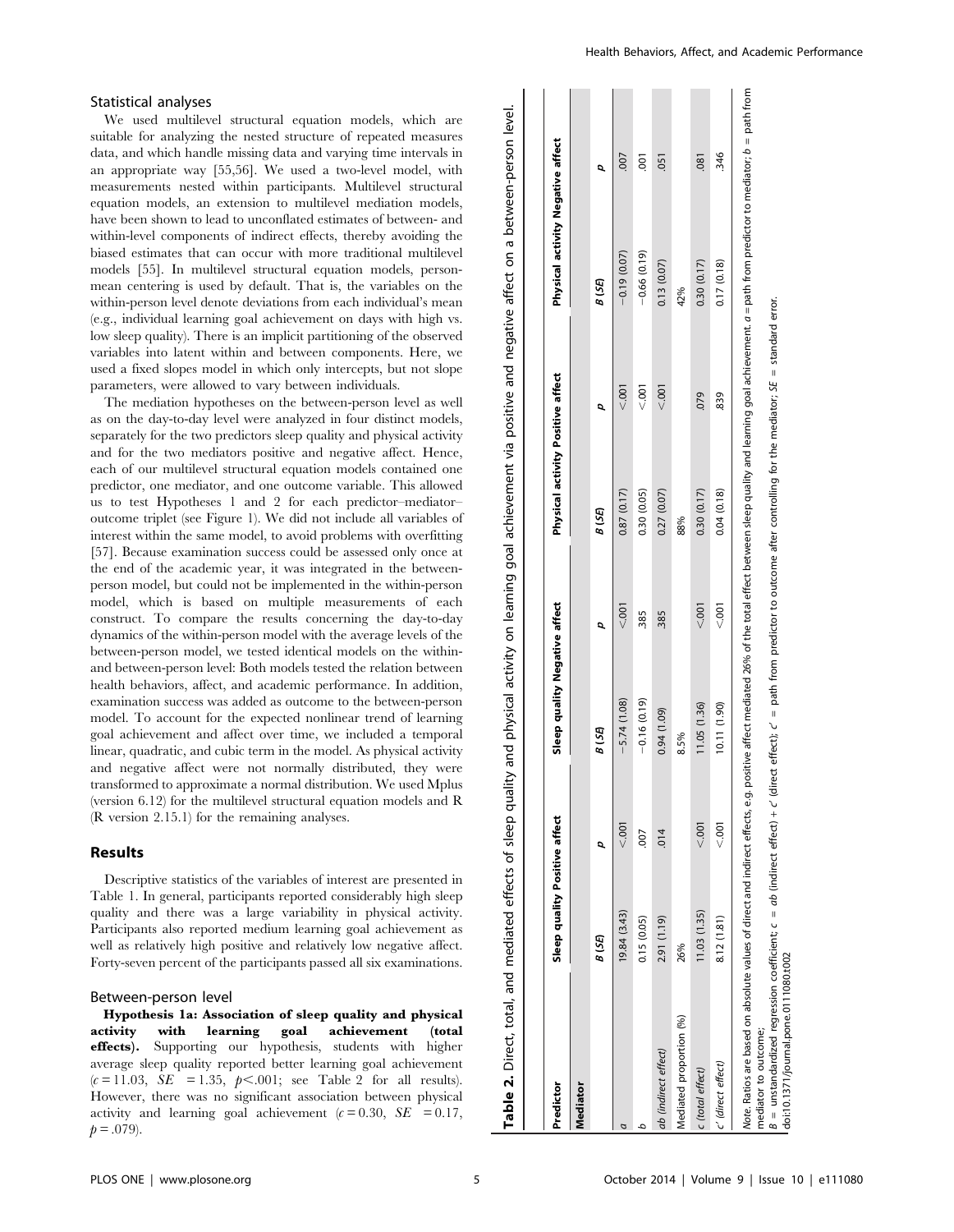Hypothesis 1b: Positive and negative affect as mediators (indirect and direct effects). The relation between average sleep quality and average learning goal achievement was partially mediated by positive affect (see Table 2). In other words, sleep quality was positively related to positive affect, which was in turn positively related to learning goal achievement. The ratio of the indirect effect to the total effect was 26% for positive affect; that is, 26% of the effect of average sleep quality on learning goal achievement was mediated by positive affect. However, even when the mediator positive affect was included in the analysis, the relation between sleep quality and learning goal achievement remained significant, implying that additional factors also influence the relation between sleep quality and learning goal achievement. Negative affect, in contrast, did not significantly mediate the relation between sleep quality and learning goal achievement.

The relation between average physical activity and average learning goal achievement was mediated by positive affect (see Table 2). In other words, physical activity was positively related to positive affect, which in turn predicted learning goal achievement. Positive affect mediated 88% of the total effect between average physical activity and learning goal achievement. Negative affect did not mediate the relation between physical activity and learning goal achievement. Because of the gender differences in negative affect, all mediation models including negative affect were also tested excluding male participants  $(n = 8)$ , leaving a sample of  $n = 64$ . Coefficients derived from these models were comparable with those based on the full sample  $(N = 72)$ . We did not test separate models for male participants because too few men were included in the sample  $(n = 8)$ , precluding reliable estimates from multilevel structural equation models.

Hypothesis 1c: Association between learning goal achievement and examination success. Learning goal achievement positively predicted examination success. For every 1-point increase in average learning goal achievement over the examination period, the odds of passing all six examinations increased by three and a half (OR =  $3.54$ ,  $95\%$  CI:  $1.42-8.81$ ,  $p = .006$ ).

#### Day-to-day level (within-person level)

Hypothesis 2a: Association of day-to-day sleep quality and physical activity with daily learning goal achievement (total effects). As shown in Table 3, on days with higher sleep quality, participants reported better learning goal achievement  $(c=0.76, SE=0.33, p=.021)$ . However, day-to-day physical activity was not significantly associated with learning goal achievement ( $c = -0.05$ ,  $SE = 0.03$ ,  $p = .116$ ).

Hypothesis 2b: Daily positive and negative affect as mediators (indirect and direct effects). When the two mediators, positive and negative affect, were included in separate models for each mediator, both mediated the within-person relation between sleep quality and learning goal achievement (see Table 3). Thus, on days with higher sleep quality, participants reported increased positive and decreased negative affect, which was in turn linked to better learning goal achievement. Forty-one percent of the effect of sleep quality on learning goal achievement was mediated by positive affect; 52% by negative affect. Note that the corresponding direct effects were no longer significant when either mediator was included in the analyses, suggesting full mediation.

Positive and negative affect both mediated the within-person relation between physical activity and learning goal achievement (see Table 3). Thus, higher physical activity was associated with higher positive and lower negative affect. In turn, positive affect

Table 3. Direct, total, and mediated effects of sleep quality and physical activity on learning goal achievement via positive and negative affect on a within-person level. 3. Direct, total, and mediated effects of sleep quality and physical activity on learning goal achievement via positive and negative affect on a within-person level

| Predictor                                                                                                                                                                                                                                                                                                                                                                                                                                                                                      | Sleep quality Positive affect |                | Sleep quality Negative affect |        | Physical activity Positive affect |                | Physical activity Negative affect |                |
|------------------------------------------------------------------------------------------------------------------------------------------------------------------------------------------------------------------------------------------------------------------------------------------------------------------------------------------------------------------------------------------------------------------------------------------------------------------------------------------------|-------------------------------|----------------|-------------------------------|--------|-----------------------------------|----------------|-----------------------------------|----------------|
| Mediator                                                                                                                                                                                                                                                                                                                                                                                                                                                                                       |                               |                |                               |        |                                   |                |                                   |                |
|                                                                                                                                                                                                                                                                                                                                                                                                                                                                                                | 8 (SB)                        |                | 8 (SE)                        | ø      | 8 (SE)                            | ø              | 8 (SE)                            | ٥              |
|                                                                                                                                                                                                                                                                                                                                                                                                                                                                                                | 1.90(0.57)                    | ā              | $-0.85(0.17)$                 | < 001  | 0.17(0.04)                        | $\frac{50}{2}$ | $-0.05(0.01)$                     | $\overline{0}$ |
|                                                                                                                                                                                                                                                                                                                                                                                                                                                                                                | 0.16(0.03)                    | $\frac{50}{2}$ | $-0.46(0.07)$                 | 001    | 0.17(0.03)                        | $\frac{5}{2}$  | $-0.48(0.07)$                     | < 001          |
| ab (indirect effect)                                                                                                                                                                                                                                                                                                                                                                                                                                                                           | 0.31 (0.09)                   | ຣຸ             | 0.39 (0.08)                   | < .001 | 0.03(0.01)                        | < 001          | 0.02(0.01)                        | $-001$         |
| Mediated proportion (%)                                                                                                                                                                                                                                                                                                                                                                                                                                                                        | 41%                           |                | 52%                           |        | 27%                               |                | 23%                               |                |
| c (total effect)                                                                                                                                                                                                                                                                                                                                                                                                                                                                               | 0.76 (0.33)                   | .021           | 0.76(0.33)                    | .021   | $-0.05(0.03)$                     | .116           | $-0.05(0.03)$                     | 117            |
| ' (direct effect)                                                                                                                                                                                                                                                                                                                                                                                                                                                                              | 0.45(0.32)                    | .160           | 0.36 (0.32)                   | 260    | $-0.08(0.03)$                     | 010            | $-0.07(0.03)$                     | .015           |
| Note. Ratios are based on absolute values of direct and indirect effects, e.g. positive affect mediated 41% of the total effect between sleep quality and learning goal achievement. $a$ = path from predictor to mediator; $b$<br>$B$ = unstandardized regression coefficient; $c = ab$ (indirect effect) + c' (direct effect); c' = path from predictor to outcome after controlling for the mediator; SE = standard error.<br>doi:10.1371/journal.pone.0111080.t003<br>mediator to outcome; |                               |                |                               |        |                                   |                |                                   |                |

Table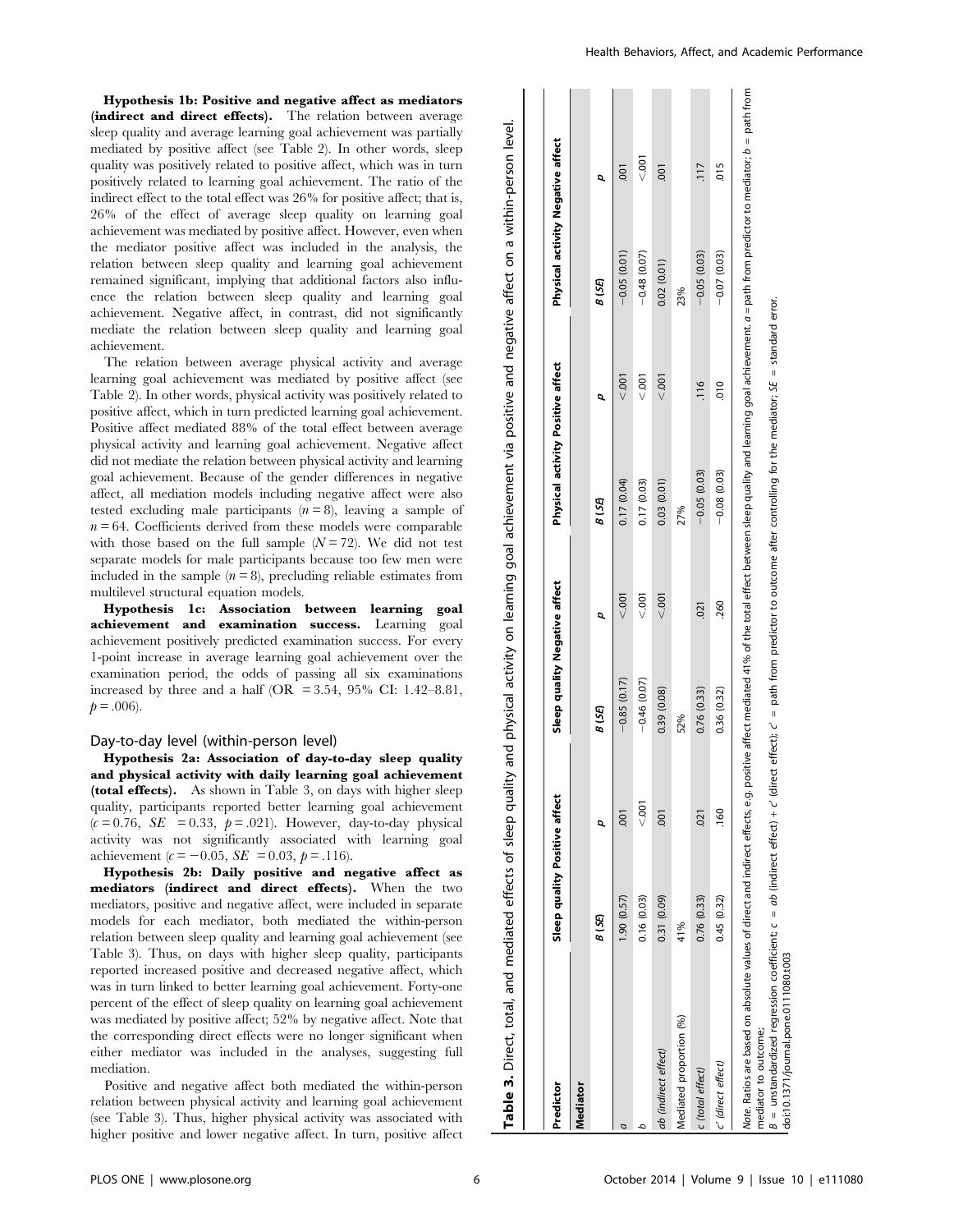was related to better learning goal achievement; negative affect to poorer learning goal achievement. Although, as reported above, the association between physical activity and learning goal achievement (total effect) was not significant, the association between physical activity and learning goal achievement was significantly negative when positive and negative affect were controlled (direct effect). The combination of these negative direct effects (physical activity on learning goal achievement controlled for positive or negative affect) and positive indirect effects (physical activity on affect; affect on learning goal achievement) suggests inconsistent mediation [58]. Because direct and indirect effects were of fairly similar magnitudes and opposite signs, they cancelled each other out, resulting in a nonsignificant total effect [59]. In cases of inconsistent mediation, Alwin and Hauser [60] suggested to use absolute values of the direct and indirect effects to calculate the ratio of the indirect effect to the total effect. Following this approach, we found that positive affect mediated 27%, and negative affect 23% of the total effect between physical activity and learning goal achievement.

# Discussion

This prospective longitudinal study examined how health behaviors were associated with academic performance during a stressful examination period, and tested whether affect underlies this relation. To our knowledge, this is one of the first studies to combine research on health behaviors, affect, and academic performance, and to consider the respective day-to-day dynamics over a period of time. The study has two main sets of findings: First, overall sleep quality predicted learning goal achievement, whereas overall physical activity was not related to learning goal achievement. Positive affect mediated the relation between both health behaviors and learning goal achievement. Negative affect, in contrast, did not mediate the relation between any of the two health behaviors and learning goal achievement. Importantly, overall learning goal achievement was a strong positive predictor of examination success. Second, in terms of day-to-day dynamics, on days on which participants reported higher sleep quality, they also reported better learning goal achievement. However, there was no significant relation between day-to-day physical activity and learning goal achievement. Day-to-day positive and negative affect both mediated the association between day-to-day sleep quality and learning goal achievement as well as day-to-day physical activity and learning goal achievement.

# Sleep (not physical activity) predicts better learning goal achievement

In accordance with our hypothesis, students with higher overall sleep quality reported better overall learning goal achievement. This finding is in line with previous research on the betweenperson level indicating that better sleep quality is associated with better academic performance and grades in adolescents and young adults [4,6,7]. Importantly, the present study also replicated these findings on a day-to-day level: On days with better sleep quality, participants also reported better learning goal achievement, indicating that they might have experienced immediate improvement in their learning goal achievement. These results imply that high sleep quality in general as well as just one night of better sleep during a stressful examination period might help young adults to better achieve their learning goals.

Concerning average physical activity over the 32-day period, our results showed no association between physical activity and learning goal achievement. This result differs from previous research conceptualizing habitual physical activity as a trait, which showed that more physically active adolescents have better grades [9,10] and better academic performance [11]. Also, in contrast to our hypothesis, our results found no significant relation between day-to-day physical activity and learning goal achievement. One potential explanation for the missing association between physical activity and learning goal achievement in the present study might be that the assessment took place during the stressful examination period, in which time spent being physically active was not available for studying, which may thus have impeded learning goal achievement. Most previous studies were of cross-sectional design conducted during non-stressful periods [9]. Moreover, other studies on the between-person level have concentrated on the relation between physical activity and either cognitive performance [5], grades [9,10], or overall academic performance [11], whereas this study focused on learning goal achievement, which is more of a motivational variable. Overall, our results suggest that physical activity in general as well as on the day-to-day level seems to have no impact on learning goal achievement during an intensive preparation and examination period.

# Affect as a mechanism underlying the relation between health behaviors and learning goal achievement

Average positive affect mediated the association between sleep quality and learning goal achievement, supporting our hypothesis. This finding extends previous research on the between-person level that has shown a positive relation between sleep quality and positive affect [30] and demonstrated that positive affect is related to better goal achievement and more favorable progress judgments [23]. However, to our knowledge, no previous research has tested the relation between sleep quality, affect, and learning goal achievement in a single model. Contrary to our hypothesis and previous research, negative affect did not mediate the effect of average sleep quality on learning goal achievement. Interestingly, on the day-to-day level, the association between sleep quality and learning goal achievement was mediated by both positive and negative affect, as predicted. This suggests that the overall negative affect experienced over the study period did not underlie the relation between sleep quality and learning goal achievement. Yet considering the day-to-day dynamics, on days with poor sleep quality, negative affect seems to be one of the mechanisms underlying the relation between sleep quality and learning goal achievement. Previous longitudinal studies have only tested parts of our model. For example, one study showed a positive relation between sleep quality and positive affect [31]. Another found positive affect to predict higher learning goals [22]. It seems plausible that current affect is used as input at the moment of judgments as suggested by the mood-as-information model [24]. For example, when participants in the current study were asked whether they had achieved today's learning goal, they may have consulted their momentary affect to judge the day's learning goal achievement. Positive affect would be indicative of high learning goal achievement, negative affect of low learning goal achievement. Mood is a particularly valuable source of information in the absence of regular formal performance feedback, as is the case during examination preparation periods, when students have to evaluate their learning outcomes and motivate themselves. This study is one of the first to suggest experienced affect as a mechanism potentially underlying the relation between day-to-day sleep quality and learning goal achievement, and its findings underline the importance of considering affect when investigating university students' health- and learning-related behaviors.

Concerning the relation between physical activity, positive affect, and learning goal achievement, we found that overall positive affect mediated the relation between overall physical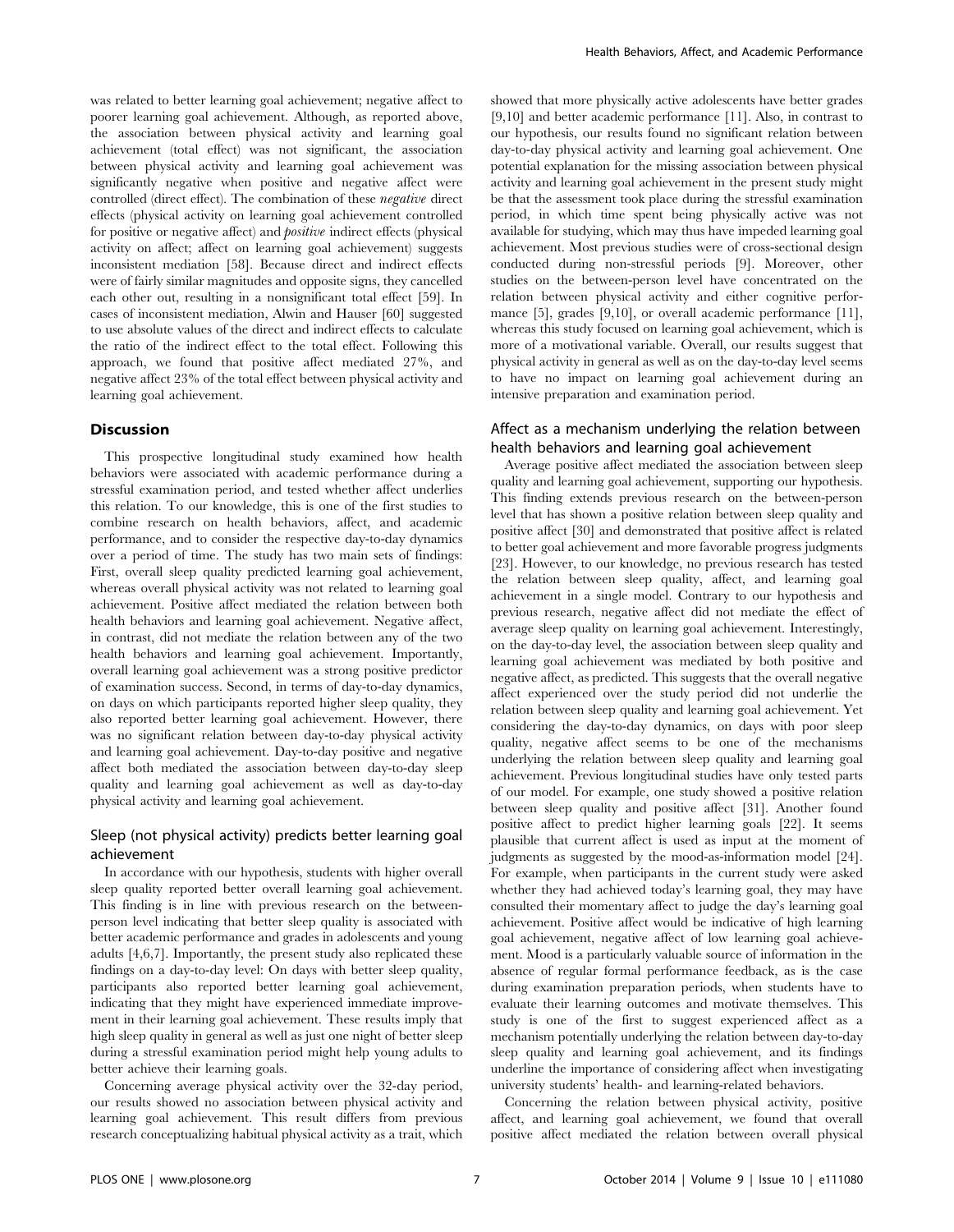activity and learning goal achievement. In contrast, negative affect was not an underlying mechanism. Similar to sleep quality, negative affect over the stressful study period did not seem to play a role in the relation of physical activity and learning goal achievement. Day-to-day higher physical activity was indirectly linked with better learning goal achievement through increased positive and decreased negative affect. In other words, the affective benefits of engaging in physical activity during a stressful examination period, which is positively related to learning goal achievement, do not outweigh the reduced learning goal achievement associated with physical activity (controlled for positive or negative affect). Our results thus suggest that being physically active or not during the preparation and examination phase seem to have comparable immediate benefits and costs. These divergent findings for the between- and within-person level emphasize the importance of understanding day-to-day dynamics in addition to average values, and help disentangle short- and long-term effects of physical activity on academic performance.

## Learning goal achievement predicts examination success

Importantly, learning goal achievement emerged as a strong predictor of passing all six examinations. These findings underline once again the importance of understanding behaviors that enhance learning goal achievement, such as sleep and physical activity.

#### Limitations

The following limitations of the present study should be noted. First, all data were assessed by means of online self-report questionnaires, including examination grades. The sample included in this study represents about half of all first-year psychology students at the University of Basel in the respective academic year. Importantly, the grades of our sample do not differ from the grades of all psychology students in that academic year. Additionally, participation in the current study was voluntary and anonymous; compensation for study participation was independent of examination outcome. While this is no proof of accuracy of the reported data, it is nevertheless a good indicator that participants did report their actual grades. Assessing grades from the official institution of the university (and thus not providing full anonymity to the students) might have compromised the accuracy of participants' study responses and thus the study goals. Future research should also obtain data on physical activity and sleep quality from additional, behavioral measurement sources such as accelerometry. However, previous studies have shown that behavioral assessments and subjective ratings of physical activity are significantly related [52,61].

Second, causal relations or disentangling the chronological order in which behaviors might have influenced each other cannot be inferred from the findings due to the observational study design. Importantly though, the directions of the hypotheses formulated were based on theoretical considerations and previous research. Third, due to the prospective nature of the study, 12% of the sample dropped out. This is a low dropout rate. However, to evaluate whether the study sample differs in academic performance of all first-year psychology students at the University of Basel, we compared our sample's examination pass rate with that of all first-year psychology students at the University of Basel during the academic year in which the study took place and found no difference in their grades. Fourth, while the naturalistic design of this study over a stressful examination period is an important strength, it is also a limitation in that it does not allow the results to be generalized to other periods of the university year. Moreover,

the study population is limited to psychology students of the University of Basel, meaning that the results cannot necessarily be generalized to students of other departments or universities.

Furthermore, mental disorders and stress have been shown to be related to health behaviors and experienced affect [26,62]. While in the present study population only three students reported clinically relevant symptoms on the Beck Depression Inventory [63], other mental disorders were not assessed and might have affected the results. However, results of the analyses disregarding the three participants reporting clinically relevant symptoms on the Beck Depression Inventory were comparable to those including the full sample. Finally, in addition to sleep and physical activity, future research should also include day-to-day dynamics of other health behaviors, which might be relevant to affect or academic performance, such as eating behavior or alcohol consumption [64,65].

# Conclusion

This study shed light on how two health behaviors—sleep quality and physical activity—are associated with affect and academic performance during a stressful examination period and highlighted the potential of these behaviors to promote young adults' academic performance. Notably, sleep quality was a stronger predictor of learning goal achievement than was physical activity on average but also on a day-to-day level. The findings extend the existing body of literature by integrating research on health behaviors, affect, and academic performance during a stressful examination period. Additionally, the results emphasize the importance of understanding within-person variability in sleep, physical activity, affect, and learning goal achievement in daily life. Designs such as that used in the present study make it possible to disentangle short- and long-term effects. For example, the present results showed that negative affect experienced over the study period did not underlie the relation between both health behaviors and learning goal achievement, however, on a daily measurement level, negative affect did mediate the relation between both sleep quality and physical activity with learning goal achievement. These findings provide important insights into what effects to expect, for example, in the process of a prevention or intervention program.

The within-person variability of health behaviors, learning goal achievement, and their underlying mechanisms is an important area for future research. This study is a first step toward a better understanding of the role of health behaviors for affect experience and academic performance during a demanding examination period at university. The findings can provide a basis for potential prevention and intervention programs that might allow more young adults to complete their first year at university in good physical and mental health as well as achieving their academic goals.

#### Acknowledgments

We are grateful to Susannah Goss for editing the manuscript. We also thank Catherine Coste for help with the reimbursement of participants.

#### Author Contributions

Conceived and designed the experiments: JM RL. Performed the experiments: JM. Analyzed the data: JM LF AHM. Contributed reagents/materials/analysis tools: JM AHM. Wrote the paper: LF RL AHM IM.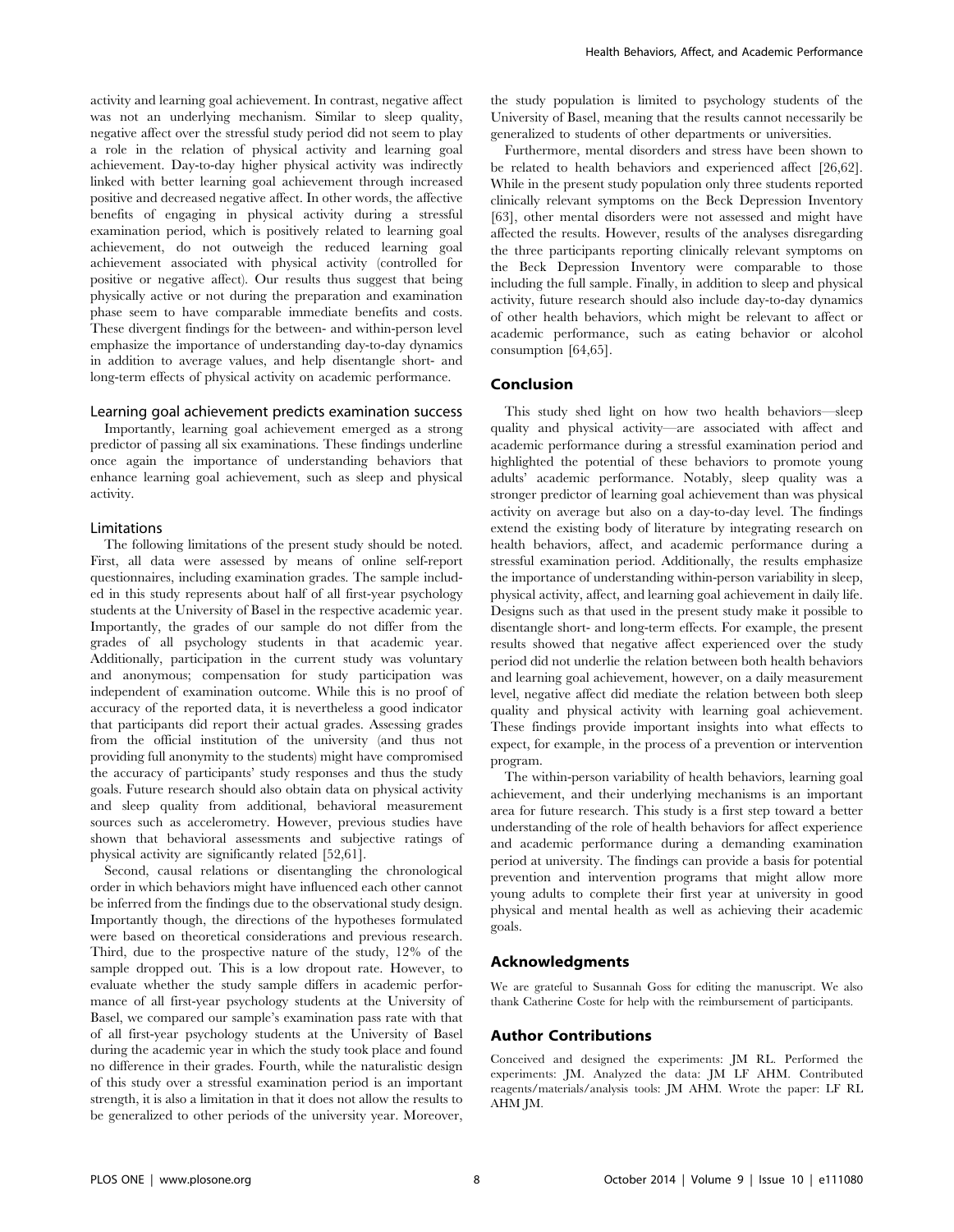## References

- 1. Organisation for Economic Cooperation and Development (OECD) (2010) Highlights from education at a glance 2010. Paris: Author. 22 p.
- 2. Bundesamt für Statistik [Federal agency for statistics] (2012) Studiendauer (retrospektiv) nach Hochschultyp und Studienstufe, 2007–2011 [Study period (retrospective) concerning type of tertiary education and academic level]. Neuchaˆtel, Switzerland: Author.
- 3. Organisation for Economic Cooperation and Development (OECD) (2012) Education at a glance 2012: Highlights. Paris: Author. 221 p.
- 4. Dewald JF, Meijer AM, Oort FJ, Kerkhof GA, Bogels SM (2010) The influence of sleep quality, sleep duration and sleepiness on school performance in children and adolescents: A meta-analytic review. Sleep Med Rev 14: 179–189.
- 5. Lambourne K, Tomporowski P (2010) The effect of exercise-induced arousal on cognitive task performance: A meta-regression analysis. Brain Res 1341: 12–24.
- 6. Curcio G, Ferrara M, De Gennaro L (2006) Sleep loss, learning capacity and academic performance. Sleep Med Rev 10: 323–337.
- 7. Ahrberg K, Dresler M, Niedermaier S, Steiger A, Genzel L (2012) The interaction between sleep quality and academic performance. J Psychiatr Res 46: 1618–1622.
- 8. Field T, Diego M, Sanders CE (2001) Exercise is positively related to adolescents' relationships and academics. Adolescence 36: 105–110.
- 9. Hillman CH, Erickson KI, Kramer AF (2008) Be smart, exercise your heart: Exercise effects on brain and cognition. Nat Rev Neurosci 9: 58–65.
- 10. Kristjansson AL, Sigfusdottir ID, Allegrante JP (2010) Health behavior and academic achievement among adolescents: The relative contribution of dietary habits, physical activity, body mass index, and self-esteem. Health Educ Behav 37: 51–64.
- 11. Fedewa AL, Ahn S (2011) The effects of physical activity and physical fitness on children's achievement and cognitive outcomes: a meta-analysis. Res Q Exerc Sport 82: 521–535.
- 12. Kantomaa MT, Tammelin TH, Demakakos P, Ebeling HE, Taanila AM (2010) Physical activity, emotional and behavioural problems, maternal education and self-reported educational performance of adolescents. Health Educ Res 25: 368– 379.
- 13. Kramer AF (1999) Ageing, fitness and neurocognitive function. Nature 402: 750–750.
- 14. Colcombe SJ, Kramer AF, Erickson KI, Scalf P, McAuley E, et al. (2004) Cardiovascular fitness, cortical plasticity, and aging. Proc Natl Acad Sci USA 101: 3316–3321.
- 15. MacIntosh BJ, Crane DE, Sage MD, Rajab AS, Donahue MJ, et al. (2014) Impact of a single bout of aerobic exercise on regional brain perfusion and activation responses in healthy young adults. Plos One 9: e85163.
- 16. Colcombe SJ, Erickson KI, Scalf PE, Kim JS, Prakash R, et al. (2006) Aerobic exercise training increases brain volume in aging humans. J Gerontol A Biol Sci Med Sci 61: 1166–1170.
- 17. Jones K, Harrison Y (2001) Frontal lobe function, sleep loss and fragmented sleep. Sleep Med Rev 5: 463–475.
- 18. Lyubomirsky S, King L, Diener E (2005) The benefits of frequent positive affect: Does happiness lead to success? Psychol Bull 131: 803–855.
- 19. Robbins SB, Oh IS, Le H, Button C (2009) Intervention effects on college performance and retention as mediated by motivational, emotional, and social control factors: Integrated meta-analytic path analyses. J Appl Psychol 94: 1163– 1184.
- 20. Mega C, Ronconi L, De Beni R (2013) What makes a good student? How emotions, self-regulated learning, and motivation contribute to academic achievement. J Educ Psychol 106: 121–131.
- 21. Daniels LM, Stupnisky RH, Pekrun R, Haynes TL, Perry RP, et al. (2009) A longitudinal analysis of achievement goals: From affective antecedents to emotional effects and achievement outcomes. J Educ Psychol 101: 948–963.
- 22. Richard EM, Diefendorff JM (2011) Self-regulation during a single performance episode: Mood-as-information in the absence of formal feedback. Organ Behav Hum Decis Process 115: 99–110.
- 23. Seo MG, Barrett LF, Bartunek JM (2004) The role of affective experience in work motivation. Acad Manage Rev 29: 423–439.
- 24. Schwarz N, Clore GL (2003) Mood as information: 20 years later. Psychol Inq 14: 296–303.
- 25. Miner AG, Glomb TM (2010) State mood, task performance, and behavior at work: A within-persons approach. Organ Behav Hum Decis Process 112: 43–57. 26. Baglioni C, Spiegelhalder K, Lombardo C, Riemann D (2010) Sleep and
- emotions: A focus on insomnia. Sleep Med Rev 14: 227–238.
- 27. Pilcher JJ, Huffcutt AI (1996) Effects of sleep deprivation on performance: A meta-analysis. Sleep 19: 318–326. 28. Walker MP (2009) The role of sleep in cognition and emotion. Ann N Y Acad
- Sci 1156: 168–197.
- 29. Franzen PL, Siegle GJ, Buysse DJ (2008) Relationships between affect, vigilance, and sleepiness following sleep deprivation. J Sleep Res 17: 34–41. 30. Bower B, Bylsma LM, Morris BH, Rottenberg J (2010) Poor reported sleep
- quality predicts low positive affect in daily life among healthy and mooddisordered persons. J Sleep Res 19: 323–332.
- 31. Sonnentag S, Binnewies C, Mojza EJ (2008) "Did you have a nice evening?" A day-level study on recovery experiences, sleep and affect. J Appl Psychol 93: 674–683.
- 32. Totterdell P, Reynolds S, Parkinson B, Briner RB (1994) Associations of sleep with everyday mood, minor symptoms and social interaction experience. Sleep 17: 466–475.
- 33. Hogan CL, Mata J, Carstensen LL (2013) Exercise holds immediate benefits for affect and cognition in younger and older adults. Psychol Aging 28: 587–594.
- 34. Mata J, Thompson RJ, Jaeggi SM, Buschkuehl M, Jonides J, et al. (2012) Walk on the bright side: Physical activity and affect in major depressive disorder. Abnorm Psychol 121: 297-308.
- 35. Reed J, Buck S (2009) The effect of regular aerobic exercise on positive-activated affect: A meta-analysis. Psychol Sport Exerc 10: 581–594.
- 36. Reed J, Ones DS (2006) The effect of acute aerobic exercise on positive activated affect: A meta-analysis. Psychol Sport Exerc 7: 477–514.
- 37. Paluska SA, Schwenk TL (2000) Physical activity and mental health Current concepts. Sports Med 29: 167–180.
- 38. Jacobi F, Wittchen HU, Holting C, Hofler M, Pfister H, et al. (2004) Prevalence, co-morbidity and correlates of mental disorders in the general population: Results from the German Health Interview and Examination Survey (GHS). Psychol Med 34: 597–611.
- 39. Kessler RC, Berglund P, Demler O, Jin R, Walters EE (2005) Lifetime prevalence and age-of-onset distributions of DSM-IV disorders in the national comorbidity survey replication. Arch Gen Psychiatry 62: 593–602.
- 40. Dyson R, Renk K (2006) Freshmen adaptation to university life: Depressive symptoms, stress, and coping. J Clin Psychol 62: 1231–1244.
- 41. Furnham A, Chamorro-Premuzic T, McDougall F (2002) Personality, cognitive ability, and beliefs about intelligence as predictors of academic performance. Learn Individ Differ 14: 47–64.
- 42. Neisser U, Boodoo G, Bouchard TJ, Boykin AW, Brody N, et al. (1996) Intelligence: Knowns and unknowns. Am Psychol 51: 77–101.
- 43. Strenze T (2007) Intelligence and socioeconomic success: A meta-analytic review of longitudinal research. Intelligence 35: 401–426.
- 44. Robbins SB, Lauver K, Le H, Davis D, Langley R, et al. (2004) Do psychosocial and study skill factors predict college outcomes? A meta-analysis. Psychol Bull 130: 261–288.
- 45. Richardson M, Abraham C, Bond R (2012) Psychological correlates of university students' academic performance: A systematic review and metaanalysis. Psychol Bull 138: 353–387.
- 46. Morisano D, Hirsh JB, Peterson JB, Pihl RO, Shore BM (2010) Setting, elaborating, and reflecting on personal goals improves academic performance. Appl Psychol 95: 255-264.
- 47. Kuhl J (1994) Motivation and volition. In: D'Ydewalle G, Eelen P, Bertelson P, editors. International perspectives on psychological science: The state of the art. Hillsdale, NJ: Lawrence Erlbaum. pp. 311–340.
- 48. Zheng JL, Saunders KP, Shelley MC, Whalen DF (2002) Predictors of academic success for freshmen residence hall students. J Coll Stud Dev 43: 267–283.
- 49. Riemann D, Backhaus J (1996) Behandlung von Schlafstörungen [Treatment of sleep disorders]. Weinheim, Germany: Beltz Psychologie-Verlag-Union.
- 50. Buysse DJ, Reynolds CF 3rd, Monk TH, Berman SR, Kupfer DJ (1989) The Pittsburgh Sleep Quality Index: A new instrument for psychiatric practice and research. Psychiatry Res 28: 193–213.
- 51. Godin G, Shephard RJ (1985) A simple method to assess exercise behavior in the community. Can J Appl Sport Sci 10: 141–146.
- 52. Jacobs DR Jr, Ainsworth BE, Hartman TJ, Leon AS (1993) A simultaneous evaluation of 10 commonly used physical activity questionnaires. Med Sci Sports Exerc 25: 81–91.
- 53. Roecke C (2006) Intraindivual variability in positive and negative affect: Agerelated and individual differences in magnitude and coupling with cognitive performance. Doctoral Thesis, Freie Universität Berlin, Germany. Available: [http://www.diss.fu-berlin.de/diss/receive/FUDISS\\_thesis\\_000000002464?lang](http://www.diss.fu-berlin.de/diss/receive/FUDISS_thesis_000000002464?lang=en) [=en](http://www.diss.fu-berlin.de/diss/receive/FUDISS_thesis_000000002464?lang=en). Accessed 23 September 2013.
- 54. Watson D, Clark LA, Tellegen A (1988) Development and validation of brief measures of positive and negative affect: The PANAS scales. J Pers Soc Psychol 54: 1063–1070.
- 55. Preacher KJ, Zyphur MJ, Zhang Z (2010) A general multilevel SEM framework for assessing multilevel mediation. Psychol Methods 15: 209–233.
- 56. Raudenbush SW, Bryk AS (2002) Hierarchical linear models: Applications and data analysis methods. Thousand Oaks, CA: Sage Publications. 485 p.
- 57. Babyak MA (2004) What you see may not be what you get: a brief, nontechnical introduction to overfitting in regression-type models. Psychosom Med 66: 411– 421.
- 58. MacKinnon DP, Fairchild AJ, Fritz MS (2007) Mediation analysis. Annu Rev Psychol 58: 593–614.
- 59. MacKinnon DP, Krull JL, Lockwood CM (2000) Equivalence of the mediation, confounding and suppression effect. Prev Sci 1: 173–181.
- 60. Alwin DF, Hauser RM (1975) The decomposition of effects in path analysis. Am Sociol Rev 40: 37–47.
- 61. Bussmann JBJ, Ebner-Priemer UW, Fahrenberg J (2009) Ambulatory activity monitoring progress in measurement of activity, posture, and specific motion patterns in daily life. Eur Psychol 14: 142–152.
- 62. Brown GW, Harris TO (1989) Life events and illness. New York: Guilford. 49 p.
- 63. Beck AT, Ward CH, Mendelson M, Mock J, Erbaugh J (1961) An inventory for measuring depression. Arch Gen Psychiatry 4: 561–571.